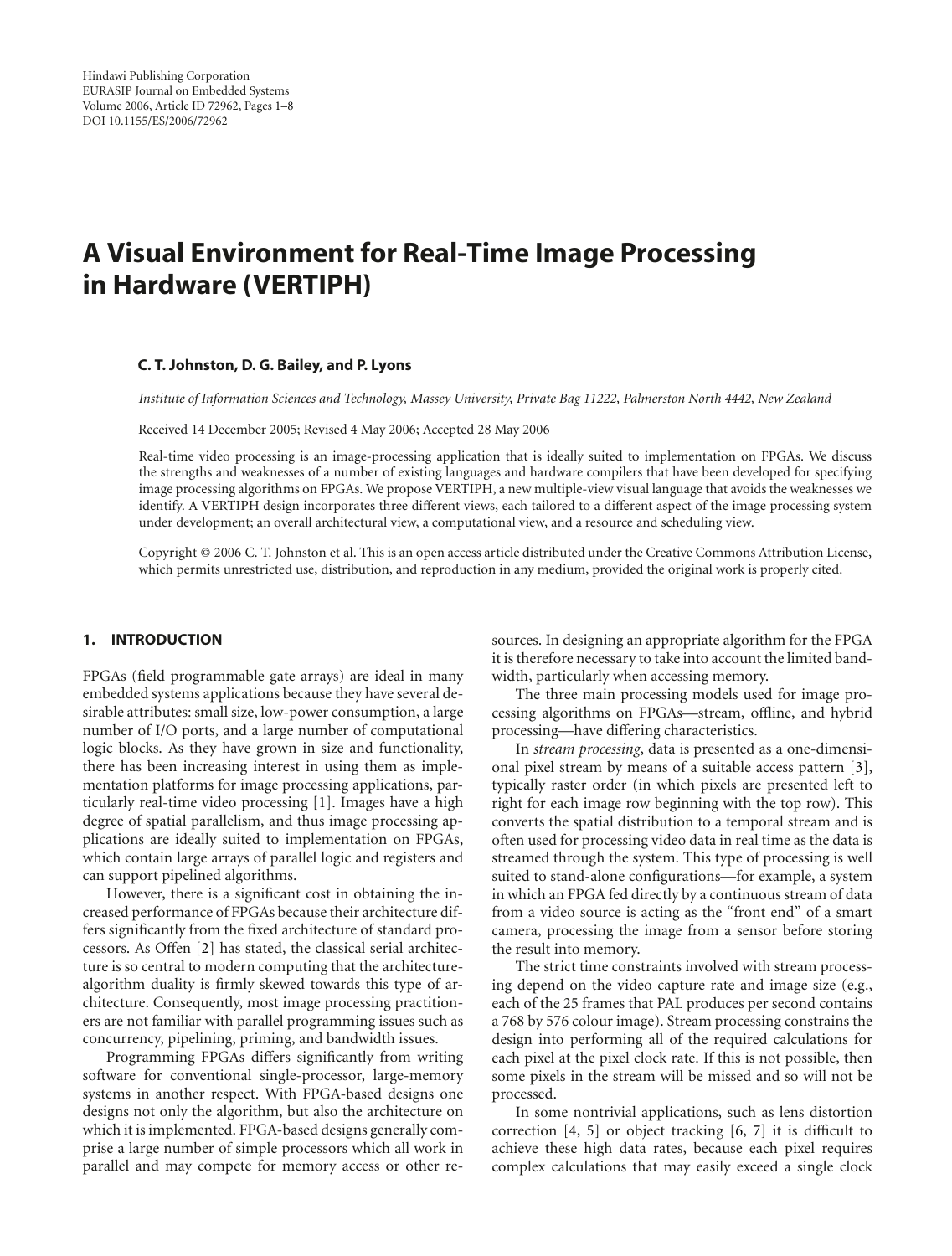cycle. In such situations it is common to break the calculation down into several phases, and to implement the hardware algorithm as a pipeline, with one clock cycle allocated to each stage. At any instant, successive stages of the pipeline will contain pixels at successive stages of processing. The overall rate of output will be one pixel per clock cycle, but there may be a latency of several clock cycles between inputting a raw pixel and outputting the processed result. Pipelining is an important technique for exploiting the temporal parallelism inherent in stream data.

In stream processing, memory bandwidth constraints dictate that as much processing as possible is performed on the data as it arrives. For some operations, the order in which pixels are required for processing does not directly correspond to their arrival order from the raster, so the image must be partly or wholly buffered. However, memory is limited on an FPGA, and applications that require full-frame buffering, such as image warping, must typically use offchip memory, which introduces additional latency. In applications where multiple accesses are required such as bilinear interpolation [\[8\]](#page-6-8), the limited bandwidth and serial access make it difficult to retrieve desired pixel values.

*Offline processing* is commonly used in hosted system configurations. In such a configuration, the FPGA is a coprocessor in the embedded system, whose role is to complement the host computer by accelerating certain tasks. In this mode, there is no longer the strict timing constraint on the processing; random access to shared memory is possible and desired pixel values can be obtained over a number of clock cycles. This allows the bandwidth constraints to be relaxed at the expense of processing time.

*Hybrid processing* combines stream and offline processing. For example, stream processing can be used for image capture and display while offline processing can be used to provide random access to a region of interest in the captured image.

VERTIPH is a visual programming language that has been designed to capture algorithms for real-time video processing on FPGAs. This application area has a number of specialised requirements, and VERTIPH provides three views of a design. Each view is tailored to the characteristics of a particular level of abstraction. Before describing these views in detail, we shall characterise some existing languages designed for capturing image processing applications.

# **2. PRESENT LANGUAGES**

Schematic entry is too low-level as a design tool for image processing as it does not capture the algorithmic nature of image processing functions adequately. HDLs (hardware description languages) were developed to allow designers to capture the high-level temporal behaviour of complex digital designs as well as their circuit structure. Verilog [\[9\]](#page-7-0) and VHDL [\[10](#page-7-1)] are industry standard HDLs. Such languages can be thought of as the assemblers of hardware programming providing great flexibility from gate level up to the behavioural level. As most of them offer similar functionality, we will concentrate on two, VHDL and JHDL. The low-level

constructs supported by VHDL make it a poor choice for implementing complex image processing algorithms. As a general purpose language, VHDL offers no specific support for image processing operations. While HDLs offer a great deal of flexibility in terms of the control logic it is up to the designer to construct any state machines required to control the system. This can be advantageous, thus allowing very efficient control over the execution path. However this burdens the designer with designing both algorithm and the control logic.

JHDL [\[11](#page-7-2)[–13\]](#page-7-3) is a structural HDL developed specifically for custom computing machine design on FPGA devices. This has led to a language which is more intuitive and easy to learn than existing FPGA design tools. JHDL incorporates the ability to design a circuit and simulate this circuit in an integrated package. This includes visualisation tools for the design including: schematics, waveform diagrams, memory views, and hierarchical design viewers. The biggest advantage of JHDL over other low-level HDLs is the integration of the development and debug environments.

The power and flexibility of HDLs imposes an exacting low-level programming style that can obscure the broad sweep of a high-level algorithm. There have been a number of approaches to producing high-level design tools that circumvent this problem.

One is to modify an existing software programming language to add in the constructs required for building hardware. In most conventional programming languages, statements are executed sequentially following the order of assignment statements, and branches are specified by flow-ofcontrol (*while*-, *if*-, etc.) statements. In general, conventional programming languages do not offer the ability to run processes in parallel, although some support process threads. The lengths of data types are defined by either the fixed architecture of the processor (ANSI-C) or by the language (Java). These languages are not designed to be compiled into hardware, so they lack hardware-oriented constructs such as ways to define communication between different processes, to create RAMs, and to assign I/O pins.

There are five main areas in which conventional programming languages need to be extended in order to support hardware design. It should be possible

- (i) to build architectural components such as RAMs, ROMs, WOMs, channels,
- (ii) to specify that operations occur concurrently and to specify the timing or clock speed of processes,
- (iii) to define communication between processes running at different speeds,
- (iv) to create low-level structures such as wires along with bit-level operations such as bit concatenation,
- (v) to define data types in terms of their bit length.

Handel-C compiles algorithms written in a high-level Clike language directly into gate-level netlists. It is based on a subset of ANSI-C with hardware-oriented syntax extensions such as variable data widths, parallel processing, and channel communication between parallel processing blocks. The language is designed to allow software engineers to express an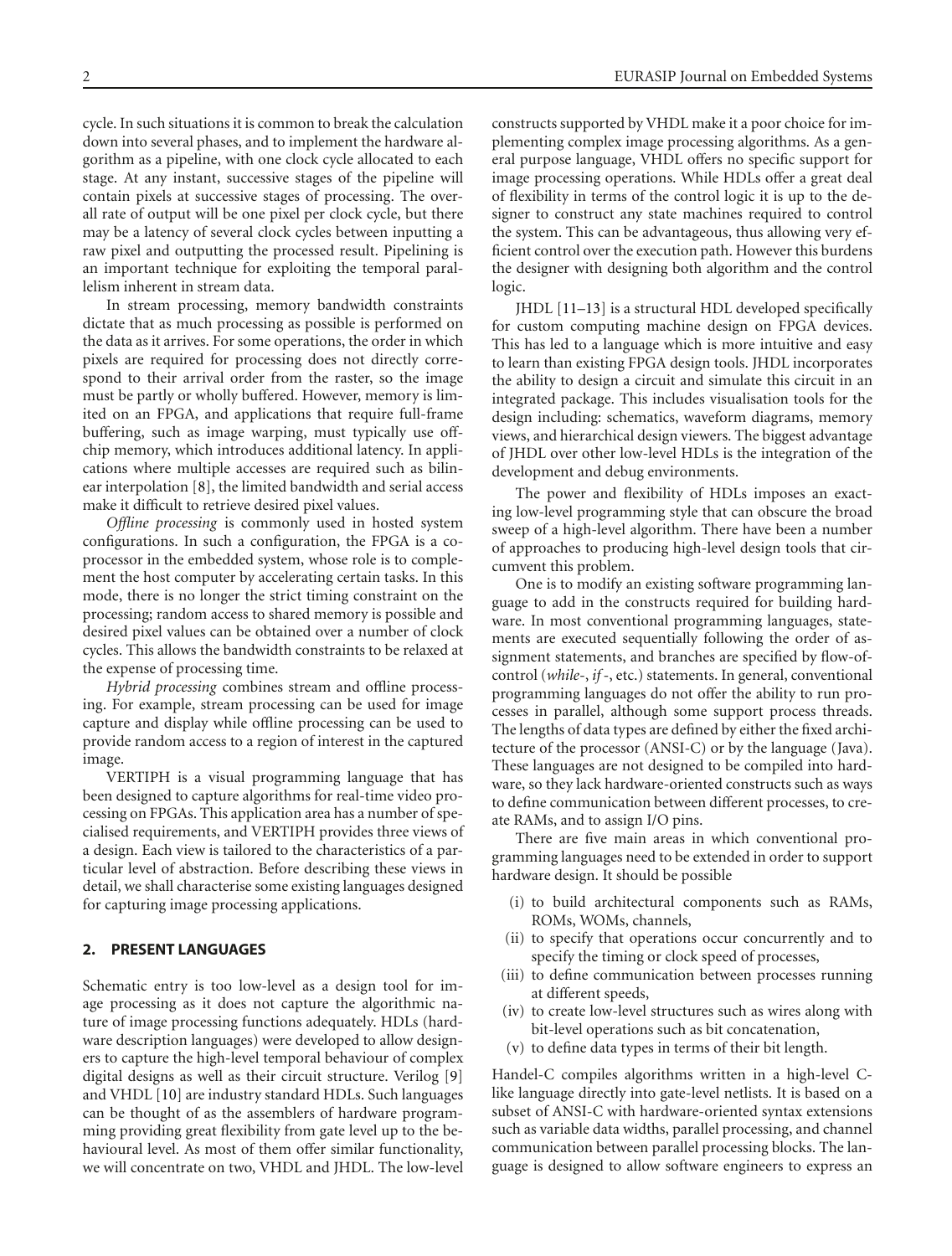

Figure 1: Logical flow of instructions.

<span id="page-2-0"></span>algorithm without requiring any knowledge of the underlying hardware [\[14\]](#page-7-4). Apart from the introduction of architectural constructs and bit-level operations, the only significant difference between ANSI-C and Handel-C is the introduction of the *par* construct. All statements within a *par* block run in parallel.

Handel-C provides a good level of abstraction from hardware design. However, its textual nature makes the data flow in a parallel design difficult to understand. [Figure 1](#page-2-0) shows that there is almost no visual difference between sequential and parallel codes. This is common to all text-based HDLs.

The increased ability to concentrate on algorithm development comes at a cost: loss of control over details such as control flow; Handel-C builds an implied state machine to control the data processors.

Another approach is the hardware compiler which takes all the hardware design decisions except data-type lengths away from the designer. This approach has been taken by SA-C [\[15](#page-7-5), [16](#page-7-6)] and MATCH [\[17\]](#page-7-7).

SA-C incorporates common image processing functions such as array summing for histograms and window loops. It exploits parallelism primarily through loop unrolling and low-level pipelining.

These systems take all control away from the designer. They can achieve real-time operation using an offline design model. However they can only optimise an algorithm through pipelining the sequential algorithm.

While many image processing algorithms are inherently parallel, they are commonly expressed serially, for implementation on a serial processor. For example a filter is parallel in its specification, but is normally implemented as loops. Most image processing applications involve several steps which can each run concurrently as pipelined processes. It is therefore desirable to have a development tool which allows this parallelism to be captured at an appropriate level of abstraction.

# <span id="page-2-2"></span>**3. CURRENT APPROACH**

When implementing algorithms on an FPGA we have used the design flow shown in [Figure 2.](#page-2-1)

Most of the effort in following this path is in the first step: mapping an algorithm into a form suitable for FPGA



<span id="page-2-1"></span>FIGURE 2: Image processing on FPGA design flow.

implementation, generally using a stream processing model. The aim is to make the implementation as efficient as possible, which we accomplish by coarse-gain pipelining (between operations), fine-grain pipelining (breaking up operations), combining operations into one, utilising look up tables, CORDIC functions, and redesigning a standard algorithm for a single-pass implementation.

This high-level design is then implemented onto hardware using a hardware language, such as Handel-C. There is a large semantic gap between our design mapping and the hardware languages used to implement the design. A highlevel language for expressing image processing algorithms in hardware should make this gap easier to bridge. It should

- (i) allow a mixture of parallel and sequential design;
- (ii) make it clear to the designer what runs in parallel and what forms part of a pipeline;
- (iii) be able to detect when concurrent processes may access a shared resource such as a RAM, and manage this accordingly by informing the designer and giving some suggestions as to how to resolve the issue;
- (iv) be able to handle stream, offline, and hybrid processing models;
- (v) include some of the common image processing functions and data types as primitives. Examples include row and pixel buffering, window filters, and look up tables (LUT);
- (vi) be intuitive and easy to use;
- (vii) provide multiple views onto the design.

Currently no system incorporates all of these features, and this paper describes a system which meets these requirements.

Visual design tools can aid in the specification and development of image processing algorithms. There have been a number of different visual image processing languages for use on a serial computer including Khoros [\[18\]](#page-7-8) and OpShop [\[19](#page-7-9)]. There are also several general purpose visual languages which can be used for image processing, including LabView [\[20](#page-7-10)] and Simulink [\[21\]](#page-7-11). Khoros, LabView, and Simulink now have extensions that allow them to be used for FPGA design,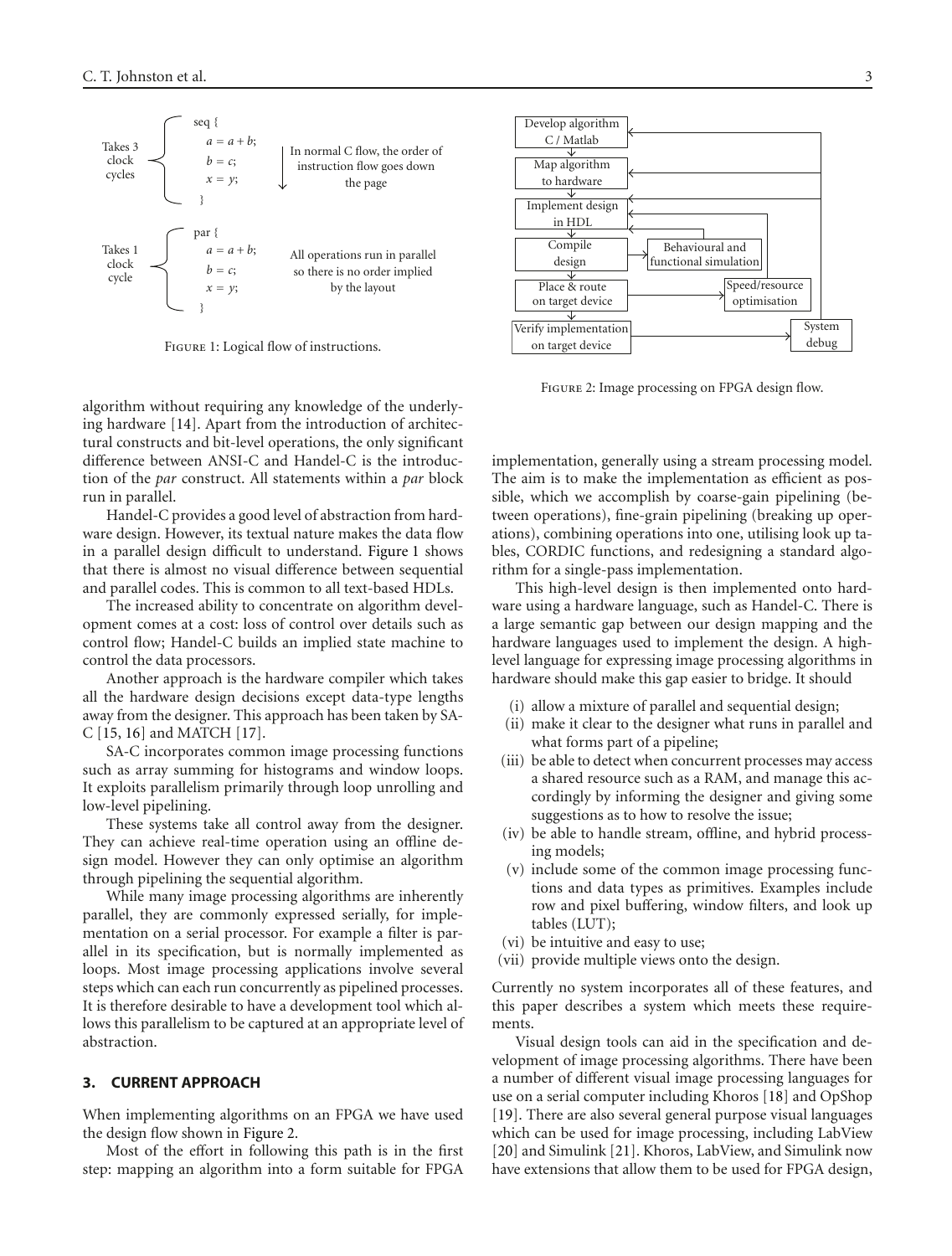

FIGURE 3: Architecture view of a barrel distortion correction system showing components, control, and data flows.

<span id="page-3-0"></span>although this was not their original purpose. Khoros offers a high-level view for algorithm development, but it does not include lower-level design capabilities, as it was not designed to support the implementation of novel image processing operations. Recently other IP-based systems such as Celoxica's PixelStreams [\[22\]](#page-7-12) and Xilinx's DSP block sets [\[23](#page-7-13)] have been developed to provide faster development time for projects and provide similar functionality to Khoros.

These languages all follow a form of the dataflow paraldigm where streams of data flow through a network of nodes, each of which performs a computation on the tokens within the stream before passing the output data to the next node [\[24](#page-7-14)]. It has been noted [\[25\]](#page-7-15) that dataflow graphs (the natural visual representation of this programming paradigm) are an effective representation for problems in digital signal processing (DSP), both because they are a natural representation for many DSP researchers and because they expose parallelism in the algorithm with limited constraints on evaluation order.

# **4. VERTIPH**

As discussed in [Section 3,](#page-2-2) textual languages represent concurrency and complex scheduling poorly. We have developed VERTIPH, which incorporates a visual representation for representing the parallel design of image processing algorithms. As image processing algorithms often involve a number of largely independent processing blocks, a suitable highlevel view allows the designer to specify the data flow through a sequence of modules. This is then augmented with lowerlevel views that support the definition of parallel computations that make up the higher-level modules. Finally a resource and scheduling view is provided, so that the designer can specify the timing between the operations, and access to resources. These three are the defined views of the VERTIPH system: the top-level *architecture view*, a *computational view*, and the *scheduling and resource view*. A comparison of VER-TIPH with other HDLs and its required features was presented in [\[26](#page-7-16)]. This work expands on VERTIPH's features including data types and operators.

# *4.1. Architecture view*

The *architecture view* [\(Figure 3\)](#page-3-0) aims to provide the designer with a perspective on the overall system. As image processing algorithms are broken up into blocks which perform very specific processing tasks, they can be developed independently and validated using test image data. This view allows the designer to construct an image processing algorithm as several blocks that operate sequentially on the image data. Khoros and OpShop are other systems that act at a similar level.

The use of component blocks allows resources such as frame buffers to be encapsulated, and related computational processes to be logically grouped. For example, a frame buffer component will have both an input stream and an output stream, and it will contain two RAM banks. Other components which communicate with this only see address and data lines and the switching between memory banks can be done within the component.

Processors which are logically related to each other are also encapsulated. For example, a colour segmentation and tracking algorithm detailed in [\[6](#page-6-6), [7\]](#page-6-7), represents each uniquely coloured detected object as a bounding box. It stores the bounding boxes for each colour class in a data structure, and it incorporates processors for tracking-related bounding boxes between frames and for calculating the position of all the bounding boxes that have been detected. The data structure and the processors are logically related and should therefore be kept together. This idea of encapsulation borrows from object-orientated software engineering.

Encapsulation simplifies the sharing of data and resources and it becomes clear which processor can access them and for what purpose. It can in turn make it easier to schedule these processors, as the developer does not need to remember all the parts of the system which are related to the resource or data structure being used.

Hierarchical encapsulation can allow for very complex IP blocks to be built, with one block and interfaces representing a complex system of data structures, resources, processes, and their scheduled operations or response to events. It also allows for a hierarchy of state machines to be used, with each component within a component having its own state machine which may or may not then be controlled by a higher level of the design.

The aim of the architectural view is to allow logical separation of image processing operators, to show the data flow through the operators, and to encapsulate data and processors related to each operation.

#### *Data types*

Data types commonly encountered in image processing include 16-, 24-, and 32-bit colour, 8- and 16-bit grey scale, and signed and unsigned integers, and fixed point numbers of arbitrary size. The user therefore needs to be able to specify the type of a data stream; that is, its size and format. And, as communication in FPGAs may be by channel, by register, or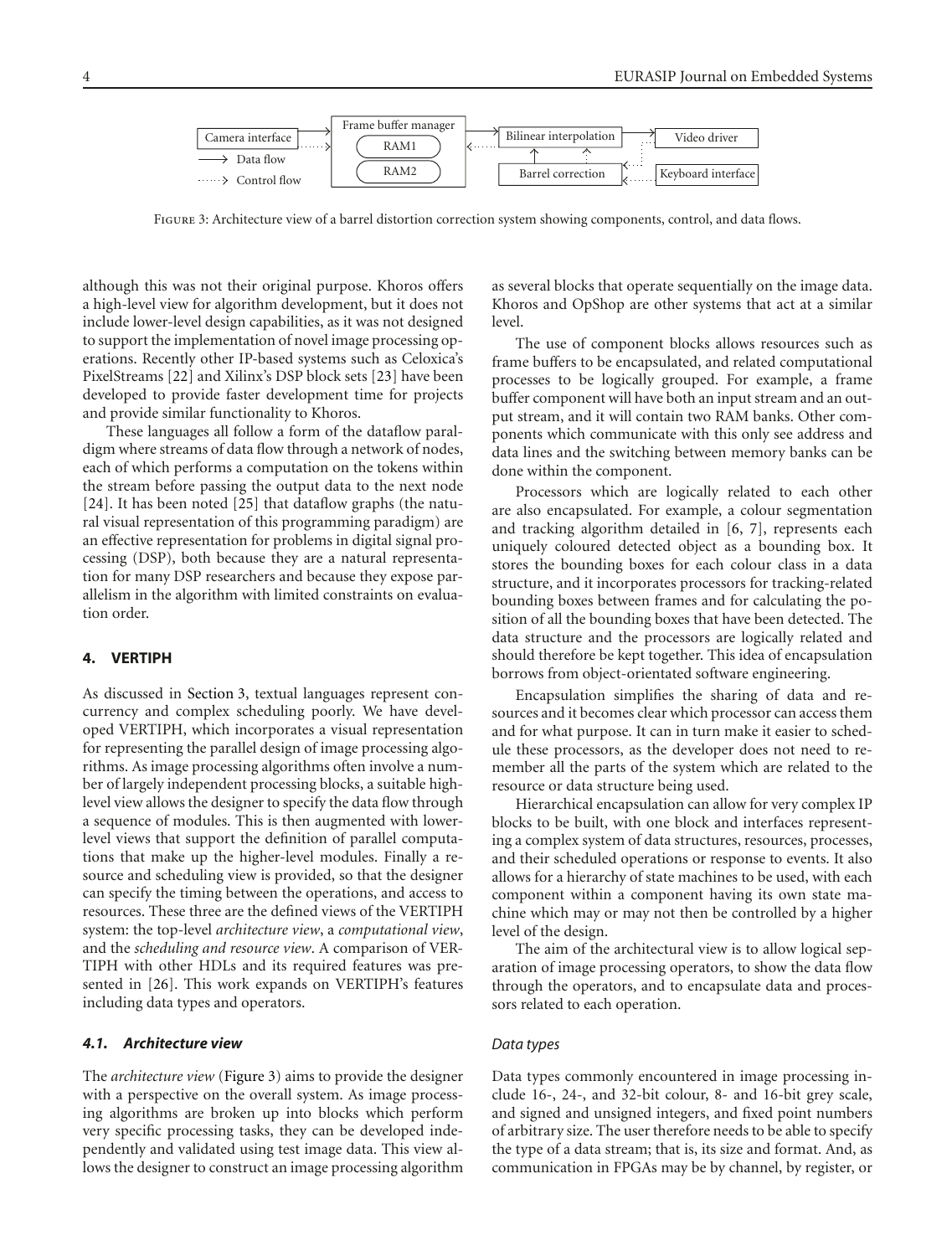by wire (no storage), it is appropriate to include path-type information in the type specification along with the more traditional size and format information.

The data flow between high-level blocks is shown in VERTIPH's architecture view, so the architecture view editor incorporates type checking to give the user feedback about whether the data being output from one block is acceptable as input to another. This happens as soon as a connection is established between two high-level operators. The data types of the output that drives the connection and the input that it feeds into are immediately compared to ensure that they are of the same type, and the user is informed if they do not match.

Floating point numbers have not been included within the system for several reasons: 32- or 64-bit IEEE standard 754 floating point numbers are expensive to implement in terms of memory, circuit size, and power consumption. Image processing operations generally do not require the dynamic range which floating point offers. Fixed point numbers offer better overall noise performance when the probability density function of the signals is uniform [\[27](#page-7-17)]. As long as appropriate fixed point word lengths are chosen, almost all standard image processing operations can be implemented (with some degree of rounding error). Fixed point operations have a small footprint in hardware and lead to lowerpower consumption, thus making them the best choice for embedded applications [\[27\]](#page-7-17).

[Figure 4](#page-4-0) is the dialogue for specifying the size and range of fixed point numbers in VERTIPH. The dialogue allows the number of bits before and after the binary point to be altered, using either a slider interface or a text box.

Another advantage to capturing type information is that this information can be used to automatically align values for arithmetic manipulation, and to generate a register of the correct width to store the result. [Figure 5](#page-4-1) shows the intermediate registers required to implement a multiphase calculation involving a multiplication, an addition, and a subtraction. It shows that if the order of operations is changed, the registers for the intermediate results must be altered. This is an exacting task, and—if it is performed by the designer—a fruitful source of errors, but the availability of type information in VERTIPH makes it possible to eliminate the errors by calculating the register sizes automatically.

## *Specialised operators*

Window filters are a very common low-level image processing operator. There are several forms that a window operator can take in hardware [\[28\]](#page-7-18), and they need to be tailored to the application. Therefore a design wizard for constructing operators of this type has been developed for VERTIPH.

As in other fields, certain patterns are found repeatedly in the design of image processing systems. Each application shares some properties with other applications, and each application has some unique parameters. We have therefore designed VERTIPH to allow new patterns to be incorporated into the language as wizards. The window operator is simply the first of these.



Figure 4: Fixed point data type editor.

<span id="page-4-0"></span>

<span id="page-4-1"></span>Figure 5: Different temporary register sizes depending on arithmetic order.

## *4.2. Computational view*

Developers who never design their own algorithms can use the architecture view's editor to assemble predefined library modules into a high-level overview like the one shown in [Figure 3.](#page-3-0) This is similar to the way that other IP-based systems such as Celoxica's PixelStreams and Xilinx's DSP block sets operate.

However, to allow developers to design their own operations and to help with buffering, pipeline priming, and synchronisation, a lower level timing view is needed. The *computational view* aims to improve the visualisation of the concurrent aspects of the low-level computations. To accomplish this we have modified the Gantt chart notation [\[29](#page-7-19)] which was designed as a visual tool to highlight the temporal relationships and dependencies between phases in large construction projects, and thus make it easy to schedule timecritical activities. In this notation, time flows from left to right, so [Figure 6\(a\)](#page-5-0) shows a sequential set of operations; operation **A** is followed by operation **B**, which is followed by operation **C**. In [Figure 6\(b\),](#page-5-1) the operations occur concurrently, and in Figure  $6(c)$  they are pipelined. This representation is an abbreviation of [Figure 6\(d\)](#page-5-3) which explicitly shows the parallel repeating processes, the passage of data from one to the other, and that each process is active in succeeding phases.

Of course, these basic types can be used together as shown in [Figure 7,](#page-5-4) which is the pipeline for row processing used by the barrel distortion algorithm [\[5](#page-6-5)]. This figure also shows the *if*- and *while*- control structures provided by VERTIPH, which are based on the control structures used in Nassi-Shneiderman diagrams [\[30\]](#page-7-20). The top bar displays the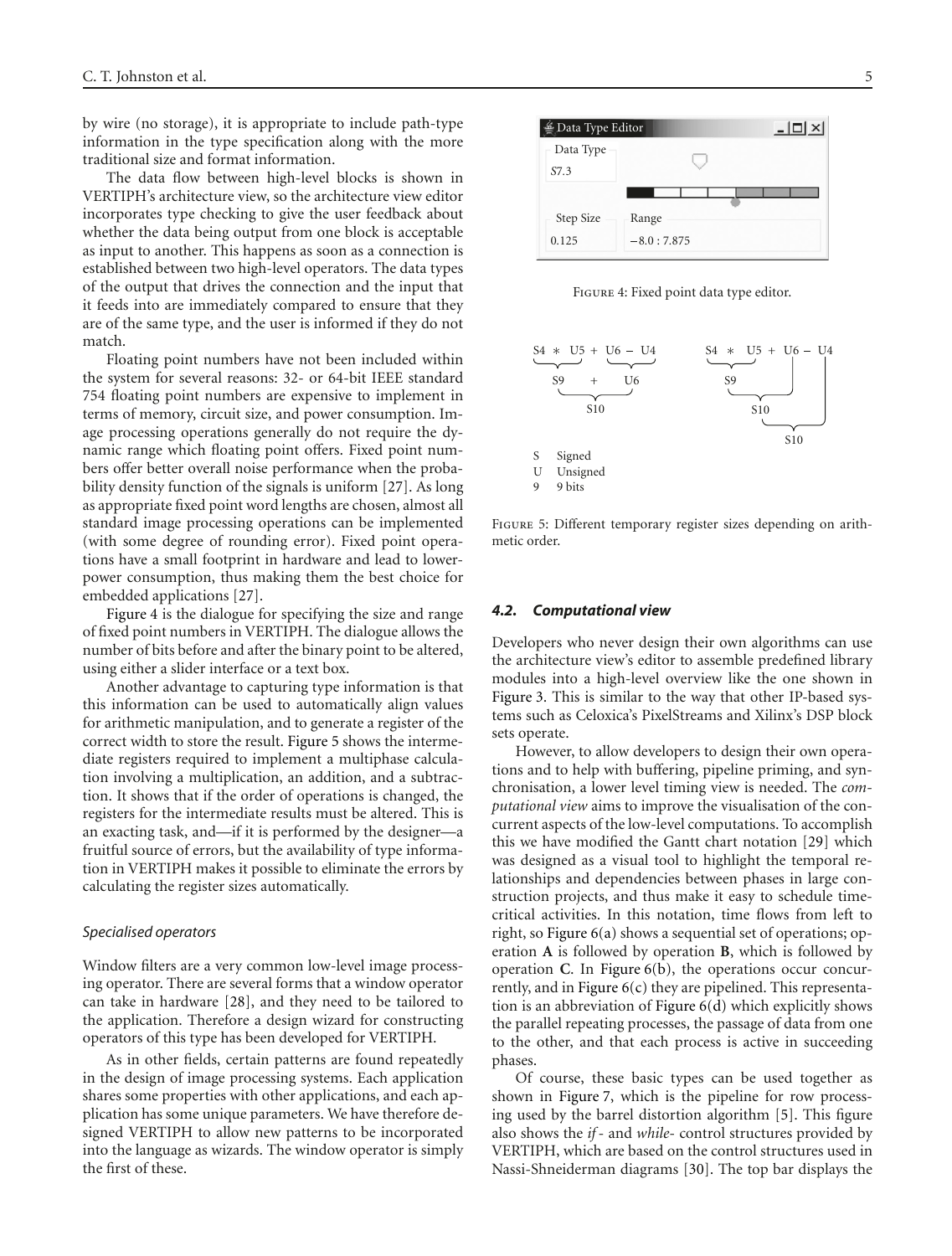<span id="page-5-0"></span>

<span id="page-5-3"></span><span id="page-5-2"></span><span id="page-5-1"></span>Figure 6: Process representations: (a) sequential, (b) parallel, (c) pipelined, (d) actual pipeline structure.



<span id="page-5-4"></span>FIGURE 7: Low-level view of Barrel distortion block showing control functions, timing, and operation representation. Note that text in dashed boxes are comments added to the figure for clarification; they do not form part of the language.

control expression for the structure, with the vertical bar enclosing the processors controlled. This pipeline view graphically conveys to the developer the time required to prime and flush the pipeline.

Operations can be registered or unregistered with unregistered operations having to be fed into a register before a clock cycle can finish. To save space on the screen only the operation or register name is shown, an operations key has the instructions for the block in a C-type syntax. This view shows the same information as a textual language but the layout makes the structure of the algorithm easier to visualise. For example, it is easy to see that the x value must be offset by 3 before it is used in the calculation of the undistorted x value. Additional visual linkage between the operations and the key can be provided by highlighting the operation in the

key when the mouse is moved over the corresponding box, and vice versa.

The language should, where possible, automatically generate structures to handle pipeline priming, stalling, and flushing and it should prompt developers when their design might be using values from a different stage of the pipeline.

## *4.3. Resource and scheduling view*

In an embedded image processing system using FPGAs there are a large number of processors competing for access to a limited number of resources. There are also processors which can only run after certain events have occurred, such as an external trigger or another processor finishing. These competing and cooperative processors need to be managed and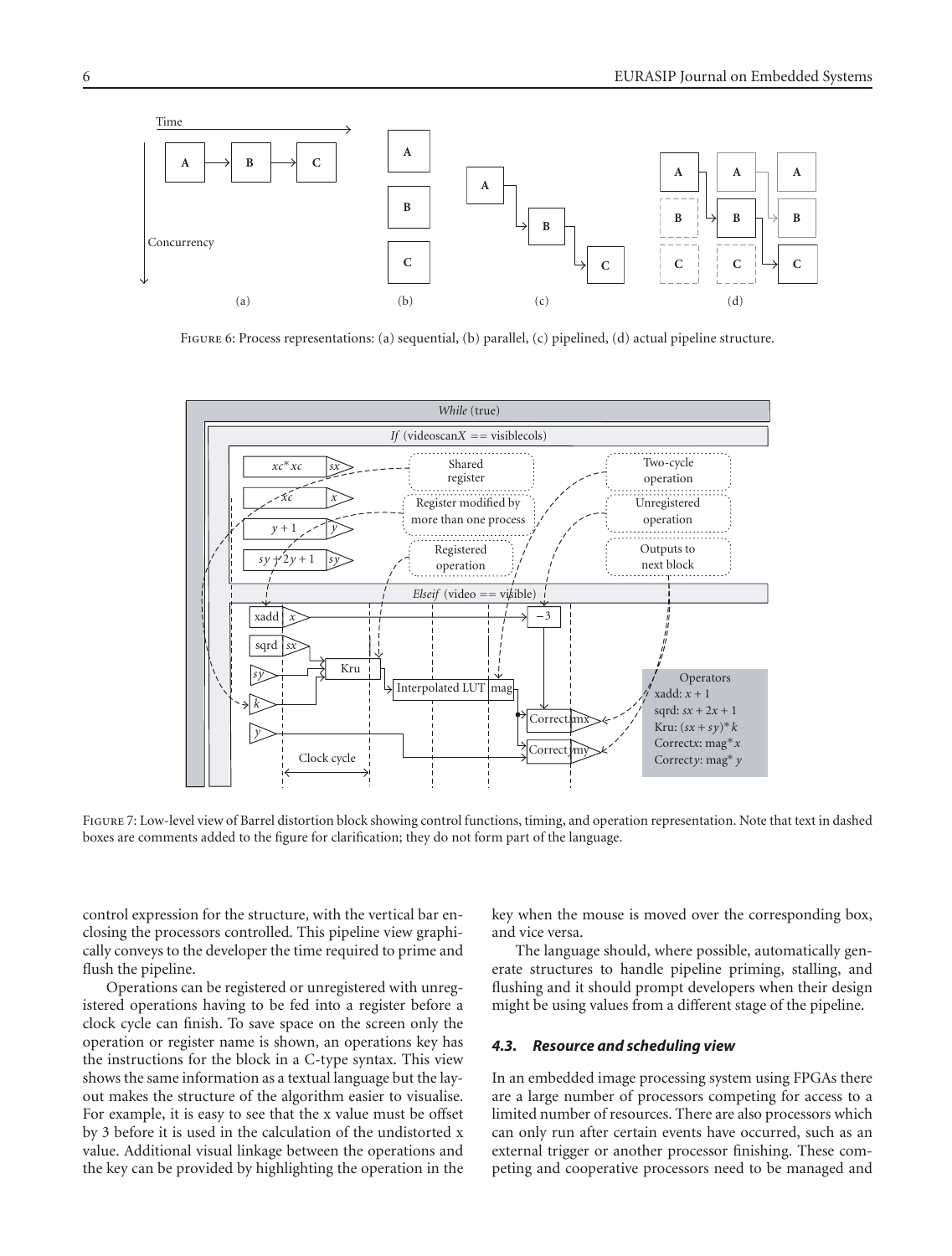

<span id="page-6-9"></span>Figure 8: Timing of processes and resources used for a streamed histogram function.

scheduled. VERTIPH facilitates resource sharing by encapsulating resources and the processes that act on them, so that the processes can be scheduled. The *resource and scheduling view* also allows for both global scheduling for processors and for local scheduling within components.

To help the designer avoid resource conflicts such as two parallel processes accessing an external RAM at the same time, a resource usage view is incorporated. This view works like standard Gantt software packages and identifies when resources are used more than once in a time period. The view can then suggest changes in the ordering of events. In the case of a multiprocess design, this would involve either modifying start conditions for processes (to ensure they do not run together) or using semaphores or other similar mechanisms to arbitrate access to the resource. For a time-critical design such as stream processing from a video camera, the blocking approach is not desirable as it can cause data to be lost, such as when writing from a pixel stream to a frame buffer. Fortunately, blanking periods or pixel buffering can often be used to allow changes in the scheduling of competing processes. This view can also help in the scheduling of processes which run only at specific times—for example, when a new frame is received—or for identifying where caching of pixels would be more appropriate than memory access, such as when a RAM access occurs when another process is using the RAM and no rescheduling is possible.

One example of this type of resource conflict can occur when a histogram is being constructed and displayed. It is desirable to construct the histogram while the video stream is buffered into one RAM. At the same time, in a different clock domain, both the last full image and its histogram are being processed or displayed. Keeping one of these processes from trying to write to one RAM while the other is reading can be accomplished with a simple condition test. The problem occurs due to the need to reset the histogram values in each bin before the histogram construction algorithm is run, as shown in [Figure 8.](#page-6-9) While this requires a more complex passing of control of resources from process to process, it can also lead to error.

# **5. DISCUSSION**

This work has identified several existing languages which are used for image processing on FPGAs, and commented on both their benefits and limitations.

A new visual language, VERTIPH, has been presented. VERTIPH makes sequential, concurrent, and pipelined operations clear to the developer. It also breaks the design process into three parts to aid in its implementation. VERTIPH includes a block-level architecture view similar to many other DSP block set systems; a computational view based on Nassi-Shneiderman diagrams that expresses the operations required in each block; and a resource and scheduling view to aid in the development of the complex state machines that are required to respond to events and to avoid resource contention between processors. At present the block-level design view and data-type implementation are nearing completion, with the computational and scheduling views still to be implemented.

VERTIPH is only one of several approaches that can be taken when developing image processing systems on FPGAs; it is a step towards better tools and methodologies that will make FPGAs more usable and useful for embedded image processing applications.

## <span id="page-6-1"></span><span id="page-6-0"></span>**REFERENCES**

- [1] J. Villasenor and B. Hutchings, "The flexibility of configurable computing," *IEEE Signal Processing Magazine*, vol. 15, no. 5, pp. 67–84, 1998.
- <span id="page-6-2"></span>[2] R. J. Offen, *VLSI Image Processing*, Collins, London, UK, 1st edition, 1985.
- <span id="page-6-3"></span>[3] V. M. Bove Jr., M. M. Lee, Y.-M. Liu, C. M. McEniry, T. M. Nwodoh, and J. M. Watlington, "Media processing with fieldprogrammable gate arrays on a microprocessor's local bus," in *Media Processors 1999*, vol. 3655 of *Proceedings of SPIE - The International Society for Optical Engineering*, pp. 14–20, San Jose, Calif, USA, January 1999.
- <span id="page-6-4"></span>[4] C. T. Johnston, K. T. Gribbon, and D. G. Bailey, "Implementing image processing algorithms on FPGAs," in *Proceedings of the 11th Electronics New Zealand Conference (ENZCon '04)*, pp. 118–123, Palmerston North, New Zealand, November 2004.
- <span id="page-6-5"></span>[5] K. T. Gribbon, C. T. Johnston, and D. G. Bailey, "A real-time FPGA implementation of a barrel distortion correction algorithm with bilinear interpolation," in *Proceedings of Image and Vision Computing New Zealand (IVCNZ '03)*, pp. 408–413, Massey University, Palmerston North, New Zealand, November 2003.
- <span id="page-6-6"></span>[6] C. T. Johnston, D. G. Bailey, and K. T. Gribbon, "Optimisation of a colour segmentation and tracking algorithm for real-time FPGA implementation," in *Proceedings of Image and Vision Computing Conference New Zealand (IVCNZ '05)*, pp. 422–427, Dunedin, New Zealand, November 2005.
- <span id="page-6-7"></span>[7] C. T. Johnston, K. T. Gribbon, and D. G. Bailey, "FPGA based remote object tracking for real-time control," in *Proceedings of International Conference on Sensing Technology (ICST '05)*, pp. 66–72, Palmerston North, New Zealand, November 2005.
- <span id="page-6-8"></span>[8] K. T. Gribbon and D. G. Bailey, "A novel approach to realtime bilinear interpolation," in *Proceedings of 2nd IEEE International Workshop on Electronic Design, Test and Applications (DELTA '04)*, pp. 126–131, Perth, Australia, January 2004.